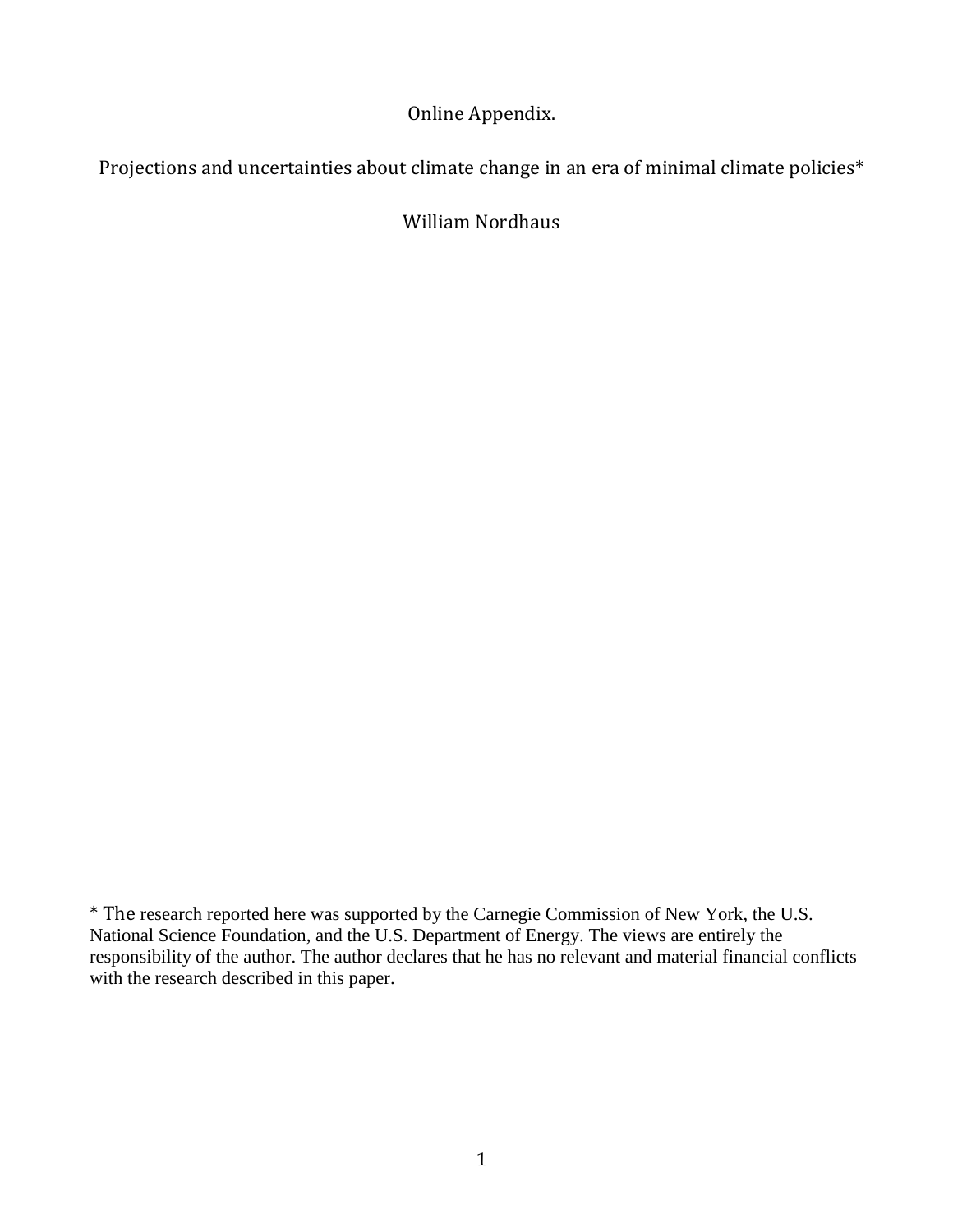## **A. Response Surface Method to Calculate Distributions**

The study uses an approach with exact discretized distributions of the five uncertain variables. Using Monte Carlo methods proved unsuccessful because they was unable to produce a sufficiently large sample to provide reliable results.

Instead, the accuracy of the approach was tested using a response surface method. This approach is used extensively for the analysis of complex engineering and biochemical problems (for example, the strength of Roman cement) and was developed for this purpose in Gillingham et al. (2015). The basic idea is to fit a high-order polynomial function of the uncertain variables to the 3125 grid points using a response surface function (RSF), and then estimate the distribution of the output variables using a Monte Carlo with a large number of draws  $(N = 1,000,000)$ .

Table A-1 compares the results of the two approaches. The first four columns show estimated means and standard deviations for major variables with the discretized version used in the text ("Discretized") and in the RSF approach ("RSF"). The fifth and sixth columns show the ratios of the means and standard deviations for the two approaches. All means using the discretized distributions are seen to be highly reliable compared to the SRF estimates. The standard deviations have a divergence differs by at most 7%. The major divergence for the standard deviation is for output and emissions, where the discrete underestimates because of the heavy-tailed nature of the lognormal distribution of output.

| Outcome               | Discretized | Discretized | <b>RSF</b> | <b>RSF</b> | Ratio (RSF/D) | Ratio (RSF/D) | R <sub>2</sub> bar | Standard    |
|-----------------------|-------------|-------------|------------|------------|---------------|---------------|--------------------|-------------|
| variable              | Mean        | St dev      | Mean       | St dev     | Mean          | St dev        |                    | error regr. |
| SCC, 2015             | 33.62       | 30.63       | 33.58      | 29.96      | 1.00          | 0.98          | 0.983              | 4.05        |
| Temp, 2100            | 4.17        | 0.99        | 4.17       | 0.97       | 1.00          | 0.98          | 0.999              | 0.02        |
| CO2 conc, 2100 (ppm)  | 927         | 307         | 926        | 319        | 1.00          | 1.04          | 0.997              | 17          |
| Output, 2100          | 1,140       | 1,009       | 1.140      | 1,082      | 1.00          | 1.07          | 0.991              | 94          |
| CO2 emissions, 2100   | 102.4       | 86.2        | 102.4      | 90.8       | 1.00          | 1.05          | 0.996              | 5.2         |
| Damage fraction, 2100 | 4.1%        | 3.3%        | 4.1%       | 3.3%       | 1.00          | 0.99          | 0.992              | 0.3%        |
| Interest rate, 2100   | 3.6%        | 1.3%        | 3.6%       | 1.3%       | 1.00          | 1.00          | 0.998              | 0.1%        |
| Objective function    | 4.028.7     | 2.493.4     | 4.028.8    | 2,534.9    | 1.00          | 1.02          | 1.000              | 50.1        |

|                             | Table A-1. Comparison of statistics with discretized quintile distribution and response |  |  |
|-----------------------------|-----------------------------------------------------------------------------------------|--|--|
| surface method <sup>i</sup> |                                                                                         |  |  |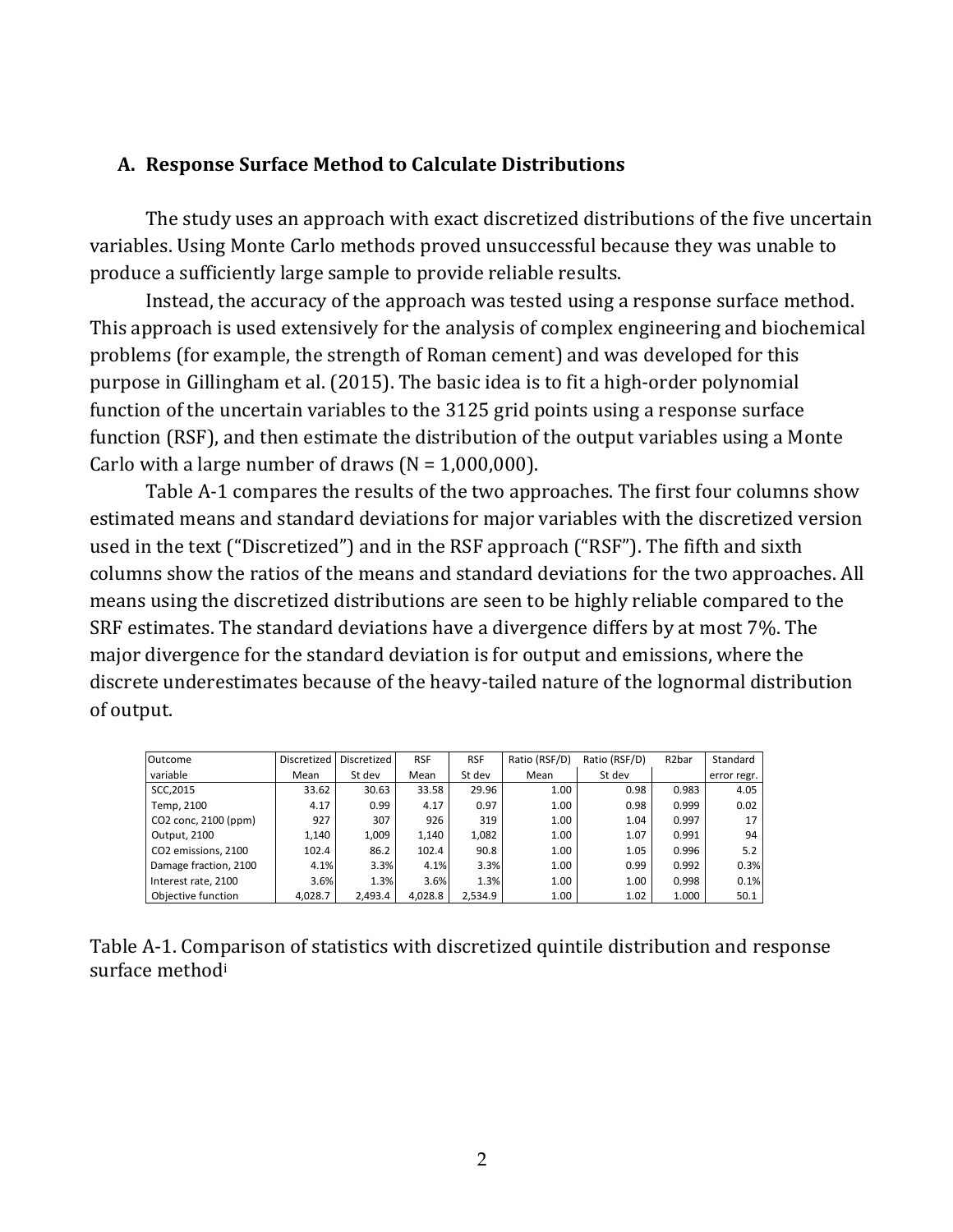## **B. Supplementary Tables**

| Uncertain parameter                               | Average  | Standard<br>deviation | Q1       | Q <sub>2</sub> | Q <sub>3</sub> | Q4       | Q <sub>5</sub> |
|---------------------------------------------------|----------|-----------------------|----------|----------------|----------------|----------|----------------|
| Damage coefficient (Y/(°C)2                       | 0.0023   | 0.0014                | 0.0006   | 0.0014         | 0.0023         | 0.0024   | 0.0046         |
| Productivity growth<br>$(\%/year)$                | 1.52%    | 0.93%                 | 0.15%    | 1.00%          | 1.52%          | 2.04%    | 2.89%          |
| Equilibrium temperature<br>sensitivity (°C/2xCO2) | 3.10     | 0.84                  | 2.01     | 2.52           | 3.10           | 3.39     | 4.49           |
| Rate of decarbonization (%<br>per year)           | $-1.52%$ | 0.32%                 | $-2.00%$ | $-1.69%$       | $-1.52%$       | $-1.33%$ | $-1.06%$       |
| Carbon in intermediate<br>reservoir (GtC)         | 360.0    | 97.0                  | 233.6    | 293.0          | 360.0          | 394.4    | 519.3          |

Table A-2. Means, standard deviations, and quintile values of uncertain variablesii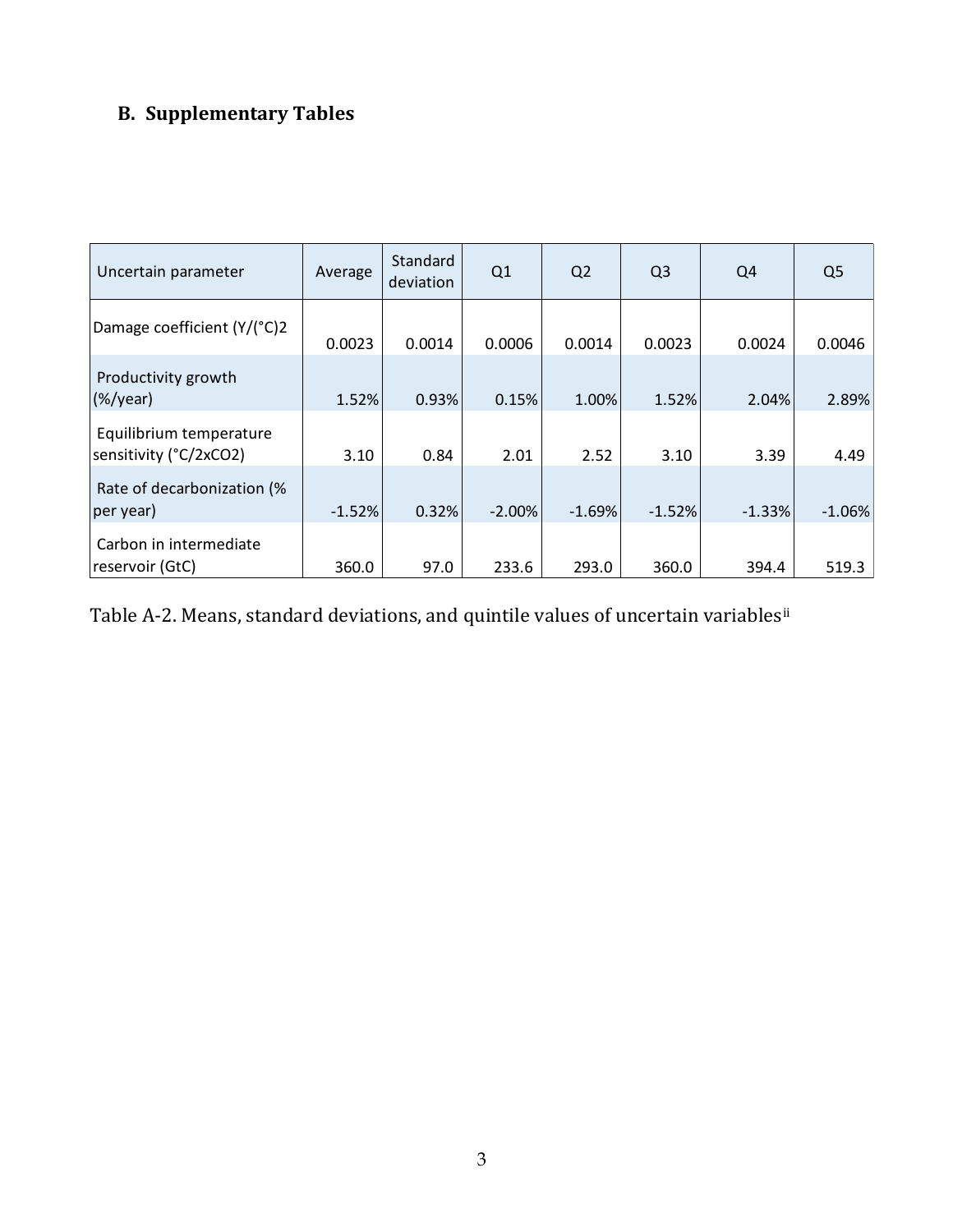| Variable                          | Mean, grid | Median,<br>grid | Best guess | Error of best<br>guess |
|-----------------------------------|------------|-----------------|------------|------------------------|
| Damage parameter                  | 0.0023     | 0.0023          | 0.0023     | $-2%$                  |
| <b>ETS</b>                        | 3.10       | 3.10            | 3.10       | 0%                     |
| Productiivity parameter           | 7.6%       | 7.6%            | 7.6%       | 0%                     |
| Carbon cycle parameter            | 360        | 360             | 360        | 0%                     |
| Decarbonization rate (% per year) | $-1.52%$   | $-1.52%$        | $-1.52%$   | 0%                     |
| SCC, 2015                         | 33.62      | 24.47           | 29.97      | 11%                    |
| Temperature, 2050                 | 2.11       | 2.12            | 2.13       | $-1%$                  |
| Temperature, 2100                 | 4.17       | 4.08            | 4.10       | 2%                     |
| CO2, 2050 (ppm)                   | 563.3      | 561.8           | 552.4      | 2%                     |
| CO2, 2100 (ppm)                   | 926.8      | 839.9           | 826.6      | 11%                    |
| Output, 2050                      | 319.3      | 293.6           | 292.7      | 8%                     |
| Output, 2100                      | 1,140.3    | 766.3           | 758.8      | 33%                    |
| Emissions, 2050                   | 63.9       | 58.3            | 58.2       | 9%                     |
| Emissions, 2100                   | 102.4      | 71.2            | 70.9       | 31%                    |
| Damage fraction, 2050             | 1.03%      | 0.88%           | 1.03%      | 0%                     |
| Damage fraction, 2100             | 4.15%      | 3.25%           | 3.82%      | 8%                     |
| Interest rate, 2100               | 3.57%      | 3.61%           | 3.59%      | $-1%$                  |
| Objective function                | 4,028.7    | 4,513.3         | 4,491.0    | $-11%$                 |

Table A-3. Error of best guess approach to DICE model

The last column shows the error from using a best guess rather than the uncertain version of the DICE-2016R model. The error is small where the distribution of the variable is close to symmetrical, but errors arise from skewed distributions. iii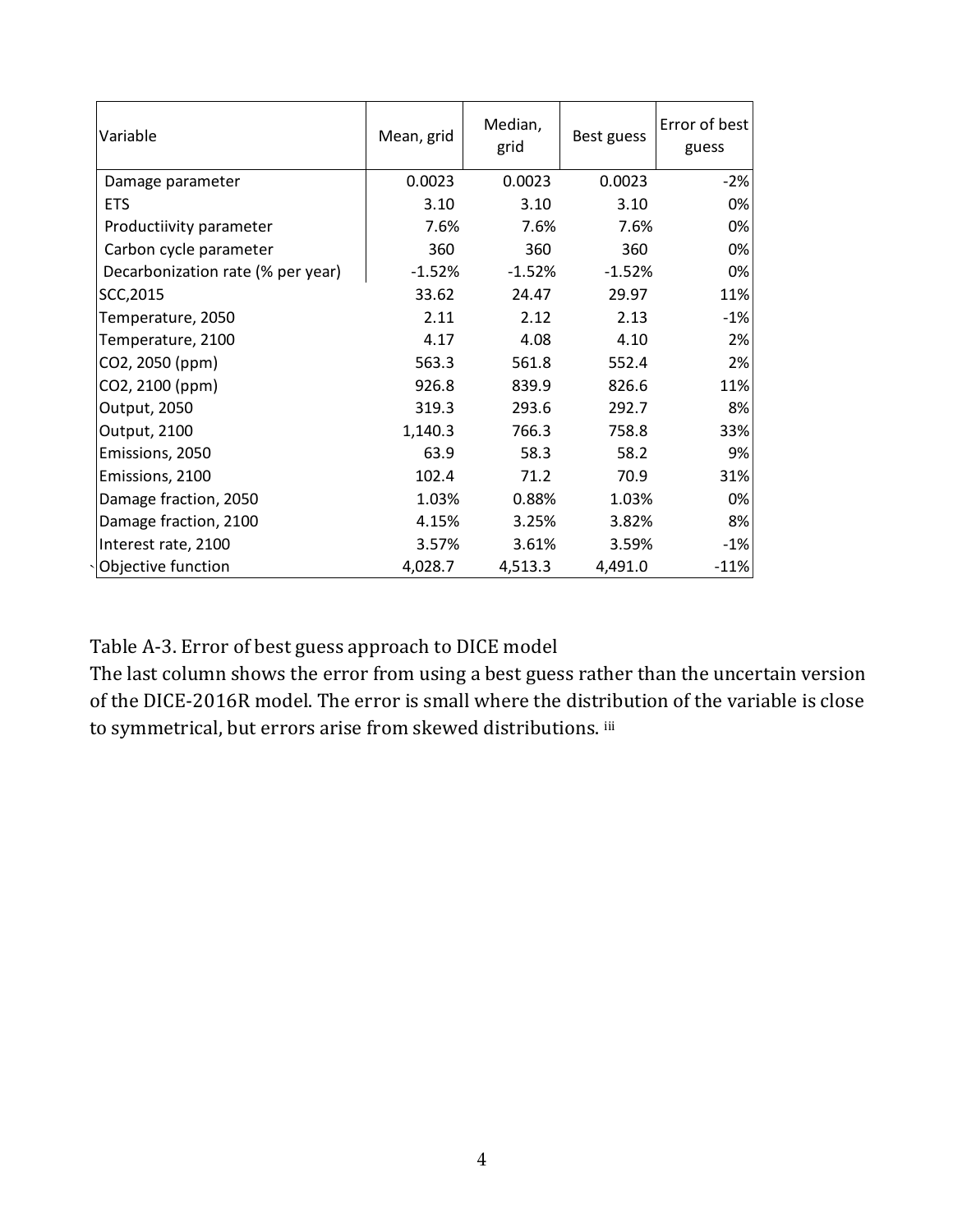| Year                                | 2015     | 2020   | 2025   | 2030   | 2035   | 2040   | 2045   | 2050   | 2055   | 2060   | 2065   | 2070   | 2075   | 2080   | 2085   | 2090   | 2095   | 2100   |
|-------------------------------------|----------|--------|--------|--------|--------|--------|--------|--------|--------|--------|--------|--------|--------|--------|--------|--------|--------|--------|
| Industrial Emissions GTCO2 per year | 35.7     | 39.4   | 42.9   | 46.4   | 49.6   | 52.7   | 55.6   | 58.2   | 60.6   | 62.7   | 64.6   | 66.3   | 67.7   | 68.8   | 69.7   | 70.4   | 70.8   | 70.9   |
| Atmospheric concentration C (ppm)   | 399.5    | 418.5  | 438.3  | 459.2  | 481.0  | 503.9  | 527.7  | 552.4  | 577.9  | 604.1  | 630.9  | 658.2  | 685.8  | 713.8  | 742.0  | 770.2  | 798.5  | 826.6  |
| Atmospheric Temperature             | 0.85     | 1.02   | 1.19   | 1.37   | 1.55   | 1.74   | 1.93   | 2.13   | 2.32   | 2.52   | 2.72   | 2.93   | 3.13   | 3.33   | 3.52   | 3.72   | 3.91   | 4.10   |
| Output Net Net)                     | 105      | 125    | 147    | 172    | 199    | 228    | 259    | 293    | 329    | 367    | 408    | 451    | 497    | 544    | 595    | 647    | 702    | 759    |
| Climate Damages fraction output     | 0.0016   | 0.0023 | 0.0032 | 0.0042 | 0.0055 | 0.0069 | 0.0085 | 0.0103 | 0.0123 | 0.0145 | 0.0168 | 0.0194 | 0.0222 | 0.0251 | 0.0282 | 0.0314 | 0.0348 | 0.0382 |
| <b>Consumption Per Capita</b>       | 10.50    | 11.84  | 13.31  | 14.89  | 16.61  | 18.47  | 20.46  | 22.59  | 24.87  | 27.30  | 29.87  | 32.60  | 35.48  | 38.51  | 41.69  | 45.03  | 48.52  | 52.16  |
| Carbon Price (per t CO2)            | 2.00     | 2.21   | 2.44   | 2.69   | 2.97   | 3.28   | 3.62   | 4.00   | 4.42   | 4.88   | 5.38   | 5.94   | 6.56   | 7.25   | 8.00   | 8.83   | 9.75   | 10.77  |
| <b>Emissions Control Rate</b>       | 0.03     | 0.03   | 0.03   | 0.04   | 0.04   | 0.04   | 0.05   | 0.05   | 0.06   | 0.06   | 0.06   | 0.07   | 0.08   | 0.08   | 0.09   | 0.10   | 0.10   | 0.11   |
| Social cost of carbon               | 29.97    | 35.75  | 42.26  | 49.53  | 57.60  | 66.48  | 76.21  | 86.81  | 98.31  | 110.71 | 124.05 | 138.33 | 153.57 | 169.77 | 186.94 | 205.09 | 224.23 | 244.37 |
| <b>Interest Rate</b>                | 0.051    | 0.050  | 0.049  | 0.048  | 0.047  | 0.046  | 0.045  | 0.044  | 0.043  | 0.042  | 0.041  | 0.040  | 0.039  | 0.039  | 0.038  | 0.037  | 0.037  | 0.036  |
| Population                          | 7,403    | 7,853  | 8,265  | 8,639  | 8,977  | 9,280  | 9,550  | 9,791  | 10,004 | 10,193 | 10,359 | 10,505 | 10,633 | 10,745 | 10,844 | 10,929 | 11,004 | 11,069 |
| TFP                                 | 5.12     | 5.54   | 5.98   | 6.44   | 6.93   | 7.45   | 7.98   | 8.54   | 9.12   | 9.73   | 10.36  | 11.01  | 11.68  | 12.38  | 13.10  | 13.84  | 14.60  | 15.38  |
| Output gross, gross                 | 105      | 125    | 148    | 173    | 200    | 229    | 261    | 296    | 333    | 373    | 415    | 460    | 508    | 558    | 612    | 668    | 727    | 789    |
| Change tfp                          | 0.076    | 0.074  | 0.072  | 0.071  | 0.069  | 0.067  | 0.065  | 0.064  | 0.062  | 0.061  | 0.059  | 0.058  | 0.056  | 0.055  | 0.054  | 0.052  | 0.051  | 0.050  |
| Capital                             | 223      | 268    | 319    | 375    | 437    | 505    | 580    | 660    | 747    | 841    | 941    | 1.049  | 1,162  | 1.283  | 1.411  | 1,545  | 1,687  | 1,835  |
| s                                   | 0.26     | 0.26   | 0.25   | 0.25   | 0.25   | 0.25   | 0.25   | 0.24   | 0.24   | 0.24   | 0.24   | 0.24   | 0.24   | 0.24   | 0.24   | 0.24   | 0.24   | 0.24   |
|                                     | 27.27    | 32.07  | 37.35  | 43.14  | 49.44  | 56.26  | 63.61  | 71.51  | 79.95  | 88.96  | 98.52  | 108.65 | 119.35 | 130.62 | 142.46 | 154.87 | 167.86 | 181.40 |
| Y gross net                         | 105      | 125    | 147    | 172    | 199    | 228    | 259    | 293    | 329    | 367    | 408    | 451    | 497    | 544    | 595    | 647    | 702    | 759    |
| damages                             | 0.17     | 0.29   | 0.47   | 0.73   | 1.09   | 1.58   | 2.21   | 3.04   | 4.08   | 5.39   | 6.99   | 8.94   | 11.26  | 14.02  | 17.24  | 20.98  | 25.28  | 30.18  |
| damfrac                             | 0.0016   | 0.0023 | 0.0032 | 0.0042 | 0.0055 | 0.0069 | 0.0085 | 0.0103 | 0.0123 | 0.0145 | 0.0168 | 0.0194 | 0.0222 | 0.0251 | 0.0282 | 0.0314 | 0.0348 | 0.0382 |
| abatement                           | 0.00     | 0.00   | 0.00   | 0.00   | 0.00   | 0.00   | 0.00   | 0.00   | 0.01   | 0.01   | 0.01   | 0.01   | 0.01   | 0.02   | 0.02   | 0.03   | 0.03   | 0.04   |
| sigma                               | 0.35     | 0.32   | 0.30   | 0.28   | 0.26   | 0.24   | 0.22   | 0.21   | 0.19   | 0.18   | 0.17   | 0.15   | 0.14   | 0.13   | 0.13   | 0.12   | 0.11   | 0.10   |
| Forcings                            | 2.46     | 2.74   | 3.01   | 3.29   | 3.57   | 3.84   | 4.12   | 4.39   | 4.66   | 4.92   | 5.18   | 5.44   | 5.69   | 5.93   | 6.16   | 6.39   | 6.61   | 6.82   |
| Other Forcings                      | 0.50     | 0.53   | 0.56   | 0.59   | 0.62   | 0.65   | 0.68   | 0.71   | 0.74   | 0.76   | 0.79   | 0.82   | 0.85   | 0.88   | 0.91   | 0.94   | 0.97   | 1.00   |
| Period utilty                       | 0.45     | 0.49   | 0.53   | 0.56   | 0.59   | 0.62   | 0.65   | 0.68   | 0.70   | 0.72   | 0.74   | 0.76   | 0.78   | 0.79   | 0.81   | 0.82   | 0.83   | 0.85   |
| Consumption                         | 77.73    | 93.00  | 109.97 | 128.67 | 149.14 | 171.37 | 195.39 | 221.21 | 248.83 | 278.24 | 309.46 | 342.46 | 377.24 | 413.80 | 452.11 | 492.16 | 533.93 | 577.40 |
| Objective                           | 4.491.07 |        |        |        |        |        |        |        |        |        |        |        |        |        |        |        |        |        |
| Land emissions                      | 2.60     | 2.30   | 2.04   | 1.80   | 1.59   | 1.41   | 1.25   | 1.11   | 0.98   | 0.87   | 0.77   | 0.68   | 0.60   | 0.53   | 0.47   | 0.42   | 0.37   | 0.33   |
| Cumulative ind emissions            | 400      | 449    | 502    | 561    | 624    | 692    | 764    | 840    | 919    | 1.002  | 1,087  | 1,175  | 1,266  | 1,358  | 1.452  | 1,547  | 1,643  | 1,739  |
| Cumulative total emissions          | 500      | 552    | 609    | 670    | 736    | 806    | 880    | 957    | 1,038  | 1.122  | 1,209  | 1,298  | 1,389  | 1,483  | 1,577  | 1,673  | 1,769  | 1,866  |
| Atmospheric concentrations Gt       | 851      | 891    | 934    | 978    | 1,025  | 1,073  | 1,124  | 1,177  | 1,231  | 1,287  | 1,344  | 1,402  | 1,461  | 1,520  | 1,580  | 1,641  | 1,701  | 1,761  |
| Atmospheric concentrations ppm      | 400      | 418    | 438    | 459    | 481    | 504    | 528    | 552    | 578    | 604    | 631    | 658    | 686    | 714    | 742    | 770    | 798    | 827    |
| Total Emissions GTCO2 per year      | 38       | 42     | 45     | 48     | 51     | 54     | 57     | 59     | 62     | 64     | 65     | 67     | 68     | 69     | 70     | 71     | 71     | 71     |
| Atmospheric concentrations upper    | 460      | 471    | 485    | 501    | 519    | 539    | 561    | 585    | 610    | 636    | 664    | 693    | 723    | 754    | 786    | 819    | 852    | 886    |
| Atmospheric concentrations lower    | 1.740    | 1.741  | 1.741  | 1.742  | 1.743  | 1.744  | 1.746  | 1.747  | 1.748  | 1.750  | 1.752  | 1.754  | 1.756  | 1.759  | 1.762  | 1.765  | 1.768  | 1.771  |
| Atmospheric fraction since 1850     | 0.53     | 0.55   | 0.57   | 0.58   | 0.59   | 0.60   | 0.61   | 0.61   | 0.62   | 0.62   | 0.63   | 0.63   | 0.63   | 0.63   | 0.63   | 0.63   | 0.63   | 0.63   |
| Atmospheric fraction since 2010     |          | 0.77   | 0.76   | 0.74   | 0.73   | 0.73   | 0.72   | 0.71   | 0.71   | 0.70   | 0.70   | 0.69   | 0.69   | 0.68   | 0.68   | 0.67   | 0.67   | 0.67   |

Table A-4. Detailed results for baseline run by time periodiv

Note that this run is for the standard DICE-2016R2 model and differs slightly from the modified version used for the uncertainty runs.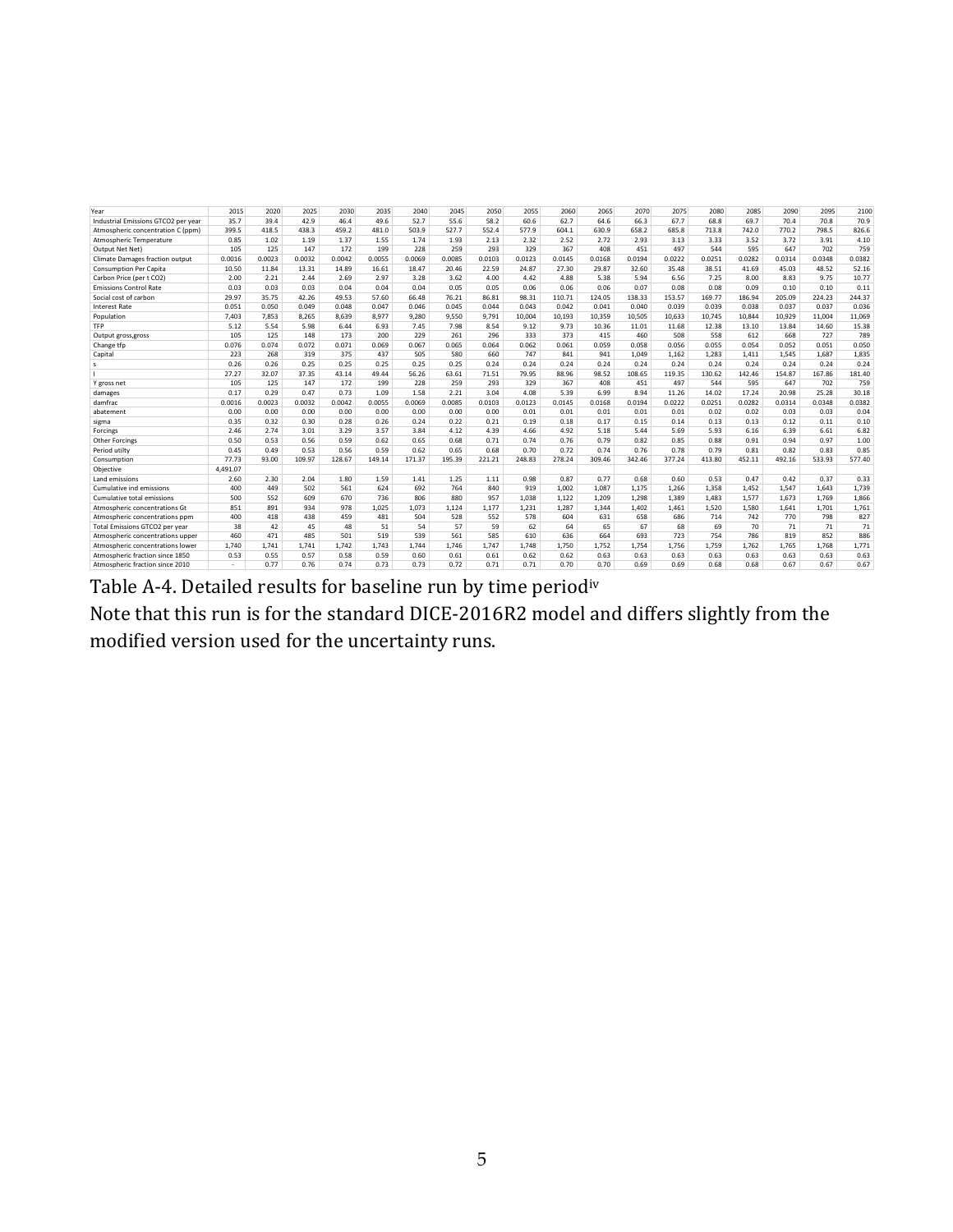| Year                                | 2015     | 2020   | 2025   | 2030   | 2035   | 2040   | 2045   | 2050   | 2055   | 2060   | 2065   | 2070   | 2075   | 2080   | 2085   | 2090   | 2095   | 2100   |
|-------------------------------------|----------|--------|--------|--------|--------|--------|--------|--------|--------|--------|--------|--------|--------|--------|--------|--------|--------|--------|
| Industrial Emissions GTCO2 per year | 35.7     | 33.3   | 35.3   | 37.0   | 38.3   | 39.2   | 39.7   | 39.7   | 39.2   | 38.3   | 36.8   | 35.0   | 32.6   | 29.8   | 26.6   | 22.9   | 18.8   | 14.3   |
| Atmospheric concentration C (ppm)   | 399.5    | 418.5  | 434.4  | 450.8  | 467.6  | 484.6  | 501.6  | 518.4  | 534.8  | 550.7  | 565.7  | 579.8  | 592.7  | 604.3  | 614.3  | 622.7  | 629.2  | 633.7  |
| Atmospheric Temperature             | 0.85     | 1.02   | 1.18   | 1.35   | 1.52   | 1.70   | 1.87   | 2.04   | 2.20   | 2.37   | 2.53   | 2.69   | 2.84   | 2.99   | 3.13   | 3.26   | 3.39   | 3.50   |
| Output Net Net)                     | 105      | 125    | 147    | 172    | 199    | 228    | 259    | 293    | 329    | 367    | 408    | 452    | 498    | 546    | 597    | 651    | 707    | 766    |
| Climate Damages fraction output     | 0.0016   | 0.0023 | 0.0032 | 0.0042 | 0.0053 | 0.0065 | 0.0079 | 0.0094 | 0.0110 | 0.0127 | 0.0145 | 0.0164 | 0.0183 | 0.0203 | 0.0222 | 0.0241 | 0.0260 | 0.0279 |
| <b>Consumption Per Capita</b>       | 10.49    | 11.83  | 13.28  | 14.87  | 16.58  | 18.43  | 20.41  | 22.54  | 24.81  | 27.23  | 29.81  | 32.53  | 35.42  | 38.46  | 41.67  | 45.05  | 48.59  | 52.31  |
| Carbon Price (per t CO2)            | 2.01     | 35.30  | 41.85  | 49.20  | 57.40  | 66.49  | 76.52  | 87.54  | 99.58  | 112.70 | 126.94 | 142.33 | 158.93 | 176.76 | 195.86 | 216.27 | 238.02 | 261.15 |
| <b>Emissions Control Rate</b>       | 0.03     | 0.18   | 0.21   | 0.23   | 0.26   | 0.29   | 0.32   | 0.35   | 0.39   | 0.43   | 0.47   | 0.51   | 0.56   | 0.60   | 0.65   | 0.71   | 0.76   | 0.82   |
| Social cost of carbon               | 29.51    | 35.30  | 41.85  | 49.20  | 57.40  | 66.49  | 76.52  | 87.54  | 99.58  | 112.70 | 126.94 | 142.33 | 158.92 | 176.75 | 195.85 | 216.26 | 238.01 | 261.14 |
| <b>Interest Rate</b>                | 0.051    | 0.050  | 0.049  | 0.048  | 0.047  | 0.046  | 0.045  | 0.044  | 0.043  | 0.042  | 0.041  | 0.040  | 0.040  | 0.039  | 0.038  | 0.038  | 0.037  | 0.036  |
| Population                          | 7,403    | 7.853  | 8,265  | 8,639  | 8,977  | 9,280  | 9,550  | 9,791  | 10,004 | 10,193 | 10,359 | 10,505 | 10,633 | 10,745 | 10,844 | 10,929 | 11,004 | 11,069 |
| TFP                                 | 5.12     | 5.54   | 5.98   | 6.44   | 6.93   | 7.45   | 7.98   | 8.54   | 9.12   | 9.73   | 10.36  | 11.01  | 11.68  | 12.38  | 13.10  | 13.84  | 14.60  | 15.38  |
| Output gross, gross                 | 105      | 125    | 148    | 173    | 200    | 230    | 262    | 296    | 334    | 373    | 416    | 462    | 510    | 561    | 615    | 672    | 732    | 795    |
| Change tfp                          | 0.076    | 0.074  | 0.072  | 0.071  | 0.069  | 0.067  | 0.065  | 0.064  | 0.062  | 0.061  | 0.059  | 0.058  | 0.056  | 0.055  | 0.054  | 0.052  | 0.051  | 0.050  |
| Capital                             | 223      | 269    | 319    | 376    | 439    | 507    | 583    | 664    | 753    | 848    | 950    | 1,060  | 1,177  | 1.301  | 1,434  | 1,574  | 1,722  | 1,879  |
|                                     | 0.26     | 0.26   | 0.25   | 0.25   | 0.25   | 0.25   | 0.25   | 0.25   | 0.25   | 0.24   | 0.24   | 0.24   | 0.24   | 0.24   | 0.24   | 0.24   | 0.24   | 0.24   |
|                                     | 27.37    | 32.17  | 37.49  | 43.32  | 49.69  | 56.59  | 64.05  | 72.08  | 80.70  | 89.91  | 99.74  | 110.20 | 121.30 | 133.06 | 145.49 | 158.58 | 172.35 | 186.75 |
| Y gross net                         | 105      | 125    | 147    | 172    | 199    | 228    | 260    | 294    | 330    | 369    | 410    | 454    | 500    | 549    | 601    | 656    | 713    | 772    |
| damages                             | 0.17     | 0.29   | 0.47   | 0.72   | 1.05   | 1.50   | 2.07   | 2.79   | 3.68   | 4.76   | 6.05   | 7.57   | 9.34   | 11.37  | 13.66  | 16.22  | 19.05  | 22.13  |
| damfrac                             | 0.0016   | 0.0023 | 0.0032 | 0.0042 | 0.0053 | 0.0065 | 0.0079 | 0.0094 | 0.0110 | 0.0127 | 0.0145 | 0.0164 | 0.0183 | 0.0203 | 0.0222 | 0.0241 | 0.0260 | 0.0279 |
| abatement                           | 0.00     | 0.10   | 0.15   | 0.21   | 0.30   | 0.41   | 0.55   | 0.73   | 0.96   | 1.24   | 1.59   | 2.00   | 2.50   | 3.09   | 3.79   | 4.61   | 5.55   | 6.64   |
| sigma                               | 0.35     | 0.32   | 0.30   | 0.28   | 0.26   | 0.24   | 0.22   | 0.21   | 0.19   | 0.18   | 0.17   | 0.15   | 0.14   | 0.13   | 0.13   | 0.12   | 0.11   | 0.10   |
| Forcings                            | 2.46     | 2.74   | 2.97   | 3.19   | 3.42   | 3.64   | 3.85   | 4.05   | 4.25   | 4.43   | 4.60   | 4.76   | 4.91   | 5.04   | 5.16   | 5.26   | 5.35   | 5.41   |
| Other Forcings                      | 0.50     | 0.53   | 0.56   | 0.59   | 0.62   | 0.65   | 0.68   | 0.71   | 0.74   | 0.76   | 0.79   | 0.82   | 0.85   | 0.88   | 0.91   | 0.94   | 0.97   | 1.00   |
| Period utilty                       | 0.45     | 0.49   | 0.53   | 0.56   | 0.59   | 0.62   | 0.65   | 0.68   | 0.70   | 0.72   | 0.74   | 0.76   | 0.78   | 0.79   | 0.81   | 0.82   | 0.84   | 0.85   |
| Consumption                         | 77.63    | 92.87  | 109.80 | 128.45 | 148.85 | 171.01 | 194.95 | 220.69 | 248.23 | 277.58 | 308.75 | 341.76 | 376.60 | 413.30 | 451.87 | 492.33 | 534.71 | 579.06 |
| Objective                           | 4,520.56 |        |        |        |        |        |        |        |        |        |        |        |        |        |        |        |        |        |
| Land emissions                      | 2.60     | 2.30   | 2.04   | 1.80   | 1.59   | 1.41   | 1.25   | 1.11   | 0.98   | 0.87   | 0.77   | 0.68   | 0.60   | 0.53   | 0.47   | 0.42   | 0.37   | 0.33   |
| Cumulative ind emissions            | 400      | 449    | 494    | 542    | 593    | 645    | 699    | 753    | 807    | 860    | 913    | 963    | 1,011  | 1,055  | 1,096  | 1,132  | 1,163  | 1,189  |
| Cumulative total emissions          | 500      | 552    | 601    | 652    | 705    | 759    | 815    | 871    | 926    | 981    | 1.034  | 1.086  | 1,134  | 1.180  | 1,221  | 1,258  | 1,290  | 1,316  |
| Atmospheric concentrations Gt       | 851      | 891    | 925    | 960    | 996    | 1.032  | 1,068  | 1,104  | 1,139  | 1.173  | 1,205  | 1,235  | 1,262  | 1,287  | 1,308  | 1,326  | 1,340  | 1,350  |
| Atmospheric concentrations ppm      | 400      | 418    | 434    | 451    | 468    | 485    | 502    | 518    | 535    | 551    | 566    | 580    | 593    | 604    | 614    | 623    | 629    | 634    |
| Total Emissions GTCO2 per year      | 38       | 36     | 37     | 39     | 40     | 41     | 41     | 41     | 40     | 39     | 38     | 36     | 33     | 30     | 27     | 23     | 19     | 15     |
| Atmospheric concentrations upper    | 460      | 471    | 485    | 500    | 516    | 534    | 552    | 571    | 590    | 609    | 629    | 648    | 668    | 686    | 704    | 721    | 736    | 750    |
| Atmospheric concentrations lower    | 1,740    | 1.741  | 1,741  | 1,742  | 1,743  | 1.744  | 1,745  | 1,747  | 1,748  | 1.750  | 1,751  | 1,753  | 1,755  | 1.757  | 1.760  | 1,762  | 1,764  | 1,767  |
| Atmospheric fraction since 1850     | 0.53     | 0.55   | 0.56   | 0.57   | 0.58   | 0.59   | 0.59   | 0.59   | 0.60   | 0.60   | 0.60   | 0.60   | 0.59   | 0.59   | 0.59   | 0.59   | 0.58   | 0.58   |
| Atmospheric fraction since 2010     | ÷        | 0.77   | 0.74   | 0.72   | 0.71   | 0.70   | 0.69   | 0.68   | 0.68   | 0.67   | 0.66   | 0.66   | 0.65   | 0.64   | 0.63   | 0.63   | 0.62   | 0.61   |

Table A-5. Detailed results for optimal run by time period<sup>v</sup>

See note to Table A-4.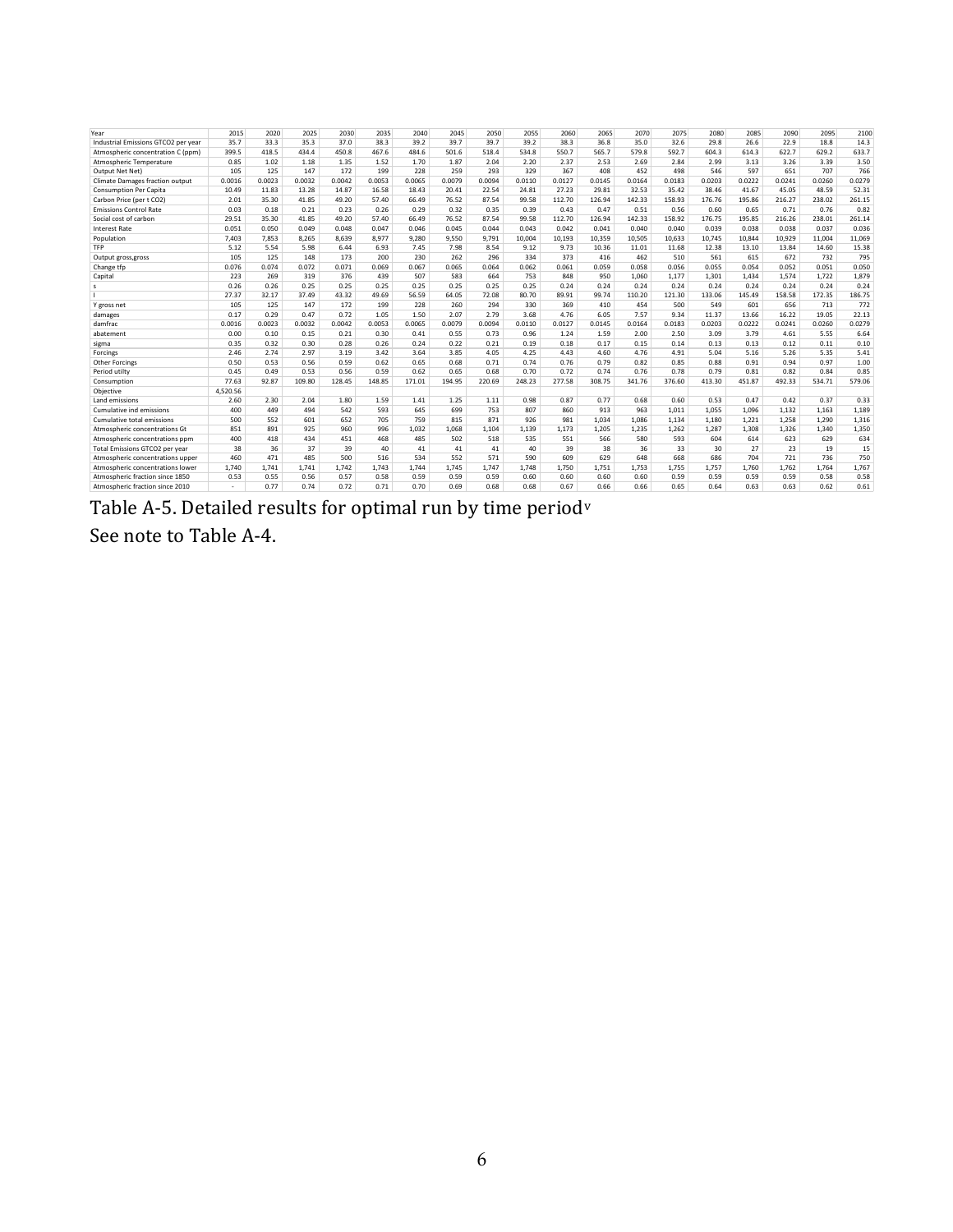| Variable                    | mean  | stdev | 10%ile | 25%ile | 50%ile | <b>75%ile</b> | 90%ile |
|-----------------------------|-------|-------|--------|--------|--------|---------------|--------|
| SCC, 2015                   | 28.09 | 23.84 | 6.37   | 11.63  | 21.32  | 36.86         | 57.49  |
| Temperature, 2050           | 1.63  | 0.27  | 1.25   | 1.42   | 1.63   | 1.83          | 2.00   |
| Temperature, 2100           | 2.12  | 0.54  | 1.41   | 1.71   | 2.10   | 2.55          | 2.81   |
| Temperature, 2200           | 2.36  | 0.72  | 1.46   | 1.82   | 2.36   | 2.89          | 3.27   |
| CO2 concentrations, 2050    | 410   | 36    | 357    | 392    | 405    | 432           | 462    |
| CO2 concentrations, 2100    | 406   | 39    | 346    | 388    | 401    | 431           | 462    |
| CO2 concentrations, 2200    | 400   | 39    | 342    | 383    | 396    | 425           | 456    |
| Damage as % of output, 2050 | 0.62% | 0.44% | 0.16%  | 0.28%  | 0.51%  | 0.82%         | 1.24%  |
| Damage as % of output, 2100 | 1.08% | 0.90% | 0.25%  | 0.43%  | 0.81%  | 1.47%         | 2.22%  |

Table A-6. Detailed results for maximum abatement runvi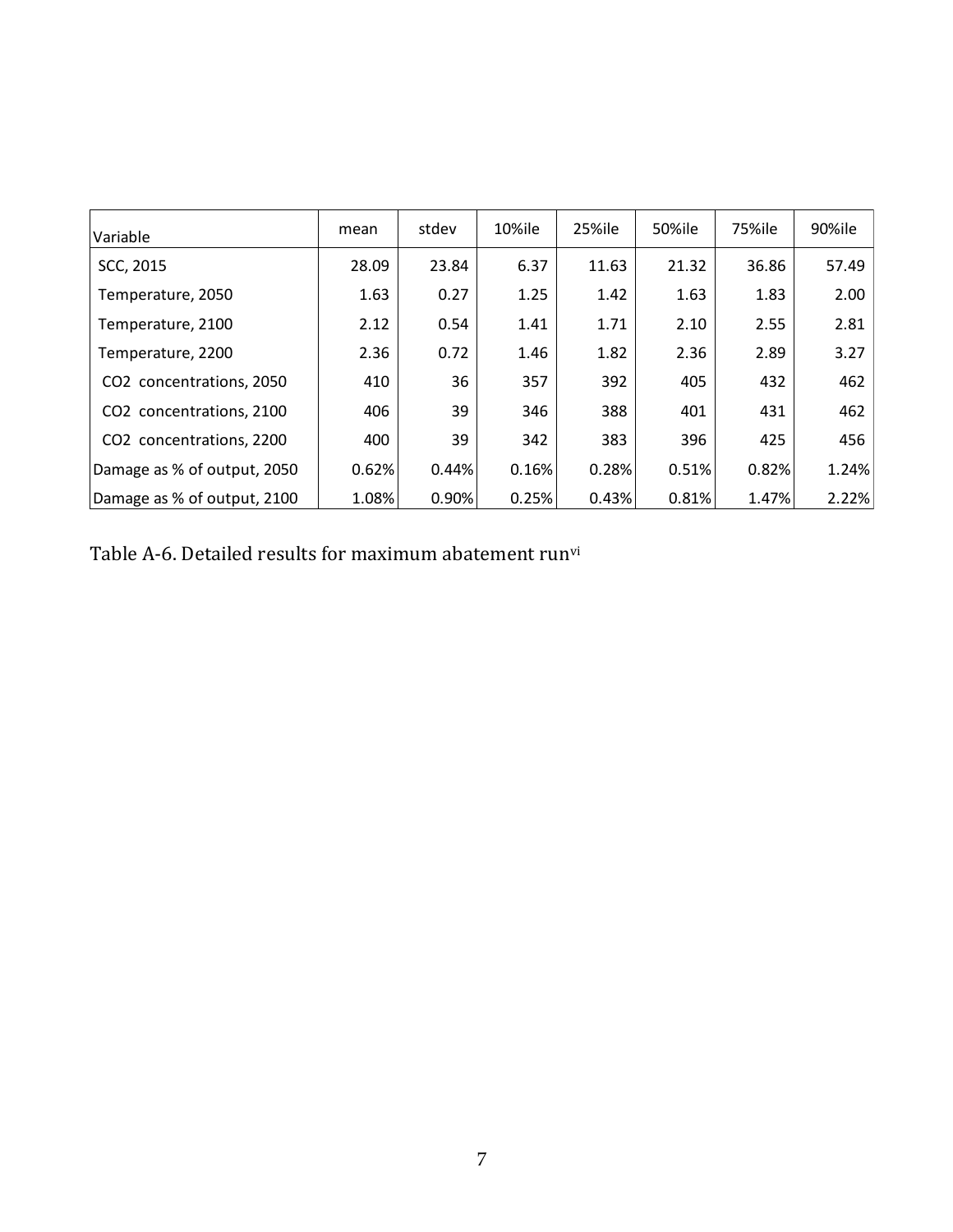| Learning          |       | Optimal carbon prices |       |       |       |       |              |       |  |  |  |  |  |
|-------------------|-------|-----------------------|-------|-------|-------|-------|--------------|-------|--|--|--|--|--|
| <b>Istructure</b> | 2015  | 2020                  | 2025  | 2030  | 2035  | 2040  | 2050<br>2045 |       |  |  |  |  |  |
| Learn then act    | 34.15 | 39.80                 | 45.52 | 51.57 | 58.18 | 65.53 | 73.78        | 83.05 |  |  |  |  |  |
| Act then learn    | 36.10 | 42.10                 | 48.72 | 55.19 | 62.27 | 70.15 | 79.00        | 88.94 |  |  |  |  |  |

Note that Act then learn prices are not state contingent for 2015-2050.

Table A-7. Optimal carbon prices with and without learningvii